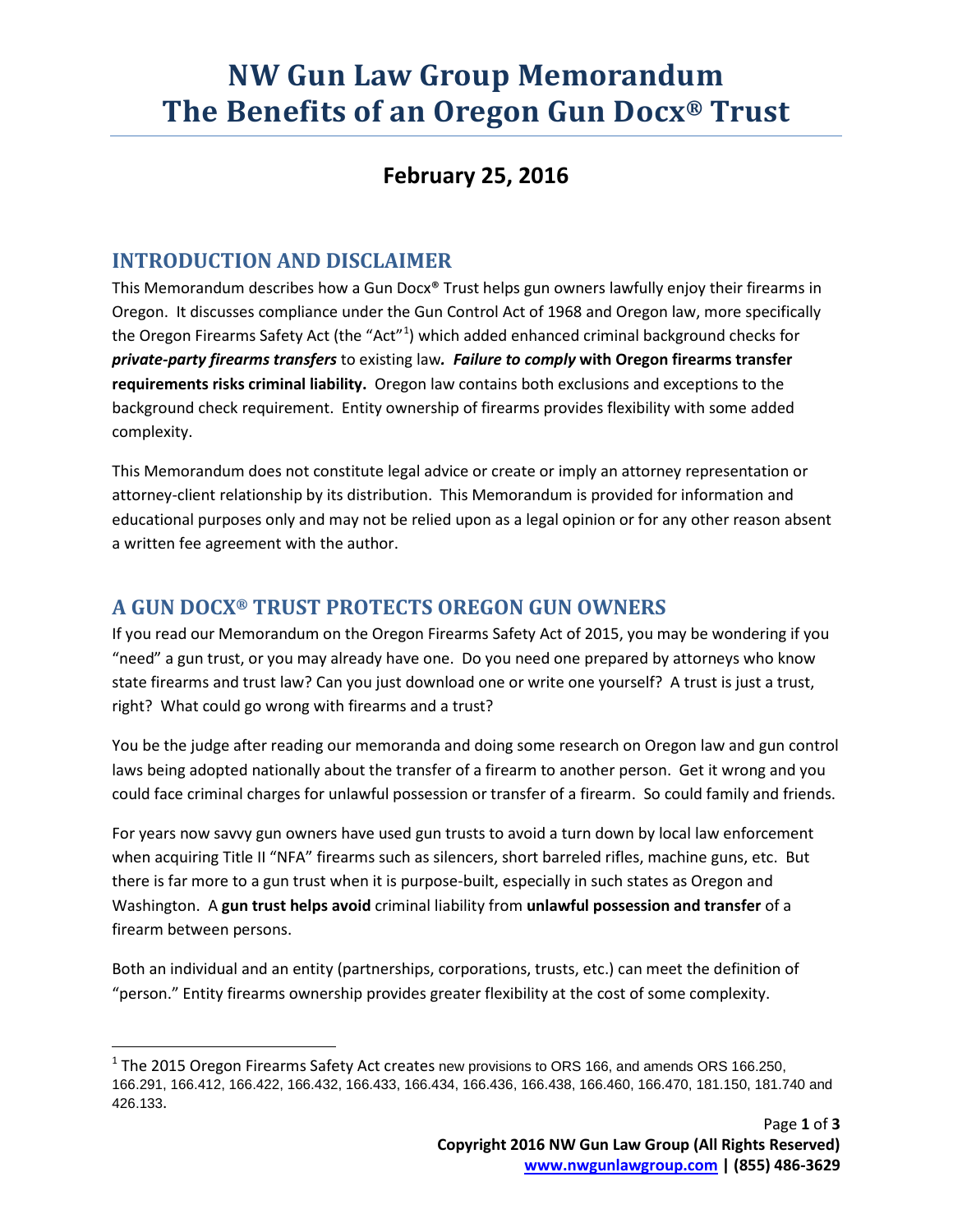A Gun Docx<sup>®</sup> Trust<sup>[2](#page-1-0)</sup> is designed from the ground up for firearms law and is the best bang for the buck for most personal firearms collections. Given the complexity of federal and state firearms possession and transfer laws, the risk of committing an unlawful transfer is higher than ever before. We call these "accidental felonies<sup>[3](#page-1-1)</sup>" because normal, everyday gun owners, doing normal everyday firearms activities… that inadvertently and unintentionally cross the line.

Since you created your trust primarily for YOUR benefit during your lifetime, merely appointing a Trustee or Cotrustee to benefit YOU (rather than somebody else) should not be a "transfer" as defined in Oregon law. ATF defines a conveyance as not being a "transfer" for NFA firearms. The IRS recognizes that grantor trusts are not separate from the taxpayer who owns them. Corporations, partnerships, trusts and other entities lawfully own firearms and directors/officers/partners/trustees have to possess them. There may be no certainty here, but this position has considerable legal authority.

A Gun Docx Trust is created to own firearms and ammunition. Common sense and safety dictate that your Trustee must be competent to possess this kind of trust property to perform his or her fiduciary duty. Trust property must be safely stored and mechanically sound. It's a Trustee's legal obligation.

Any individual appointed as a Trustee of your trust has these fiduciary obligations. So far, using entity law appointment and performing fiduciary duties cannot be a transfer so no statutory exclusion or exception would be required. That's not to say that you should ignore them if they apply!

A trust must have more than one beneficiary or it is *legally invalid*. Most gun owners want to "share" their firearms anyway, and the trick is to provide benefits to family and friends while living, to provide binding distribution instructions for firearms if you are not, while complying with state firearms law.

## **Critical Issues to Understand**

*Possession of trust property by an individual trust beneficiary other than you for their benefit/enjoyment rather than yours likely IS a "transfer" even if you appoint them as a Trustee.* A transfer requires a background check or an exclusion or exemption to avoid criminal liability under Oregon law.

A trust is not defined as a person under Title I of the Gun Control Act which also established the FBI National Instant Criminal Check System (NICS). So a background check cannot be run on a trust or trustee. Even though a trust can own handguns, rifles, shotguns under state law, a trust cannot acquire them under a background check requirement. An individual must acquire the conventional firearms, and then transfer ("convey" or "fund") them to the trust.

<span id="page-1-0"></span><sup>&</sup>lt;sup>2</sup> Gun Docx™ is a purpose-built revocable trust and ancillary documents to help you lawfully possess, enjoy, and transfer your firearms collection. We invented it and it's available through hundreds of attorneys nationwide.<br> $3$  An "accidental felony" is the inadvertent but unlawful possession or transfer of a firearm between persons

<span id="page-1-1"></span>without actual criminal intent, under seemingly "normal" or "usual" circumstances for gun owners.